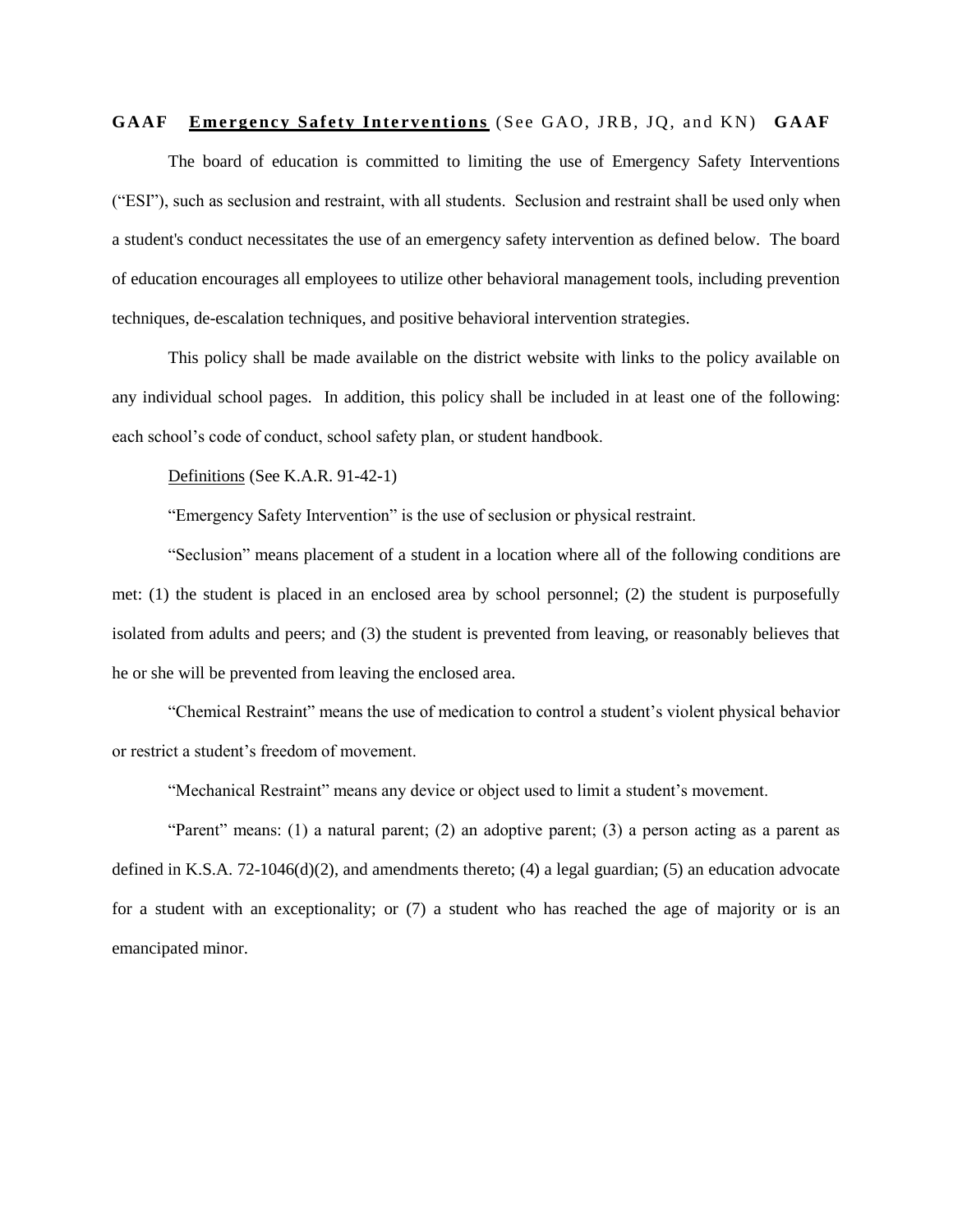"Physical Restraint" means bodily force used to substantially limit a student's movement, except that consensual, solicited or unintentional contact and contact to provide comfort, assistance or instruction shall not be deemed to be physical restraint.

"Physical Escort" means the temporary touching or holding the hand, wrist, arm, shoulder, or back of a student who is acting out for the purpose of inducing the student to walk to a safe location.

"Time-out" means a behavioral intervention in which a student is temporarily removed from a learning activity without being confined.

# Prohibited Types of Restraint

All staff members are prohibited from engaging in the following actions with all students:

- Using face-down (prone) physical restraint;
- Using face-up (supine) physical restraint;
- Using physical restraint that obstructs the student's airway;
- Using physical restraint that impacts a student's primary mode of communication;
- Using chemical restraint, except as prescribed by a licensed healthcare professional for treatment of a medical or psychiatric condition; and
- Use of mechanical restraint, *except*:
	- o Protective or stabilizing devices required by law or used in accordance with an order from a licensed healthcare professional;
	- o Any device used by law enforcement officers to carry out law enforcement duties; or
	- o Seatbelts and other safety equipment used to secure students during transportation.

#### Use of Emergency Safety Interventions

ESI shall be used only when a student presents a reasonable and immediate danger of physical harm to such student or others with the present ability to effect such physical harm. Less restrictive alternatives to ESI, such as positive behavior interventions support, shall be deemed inappropriate or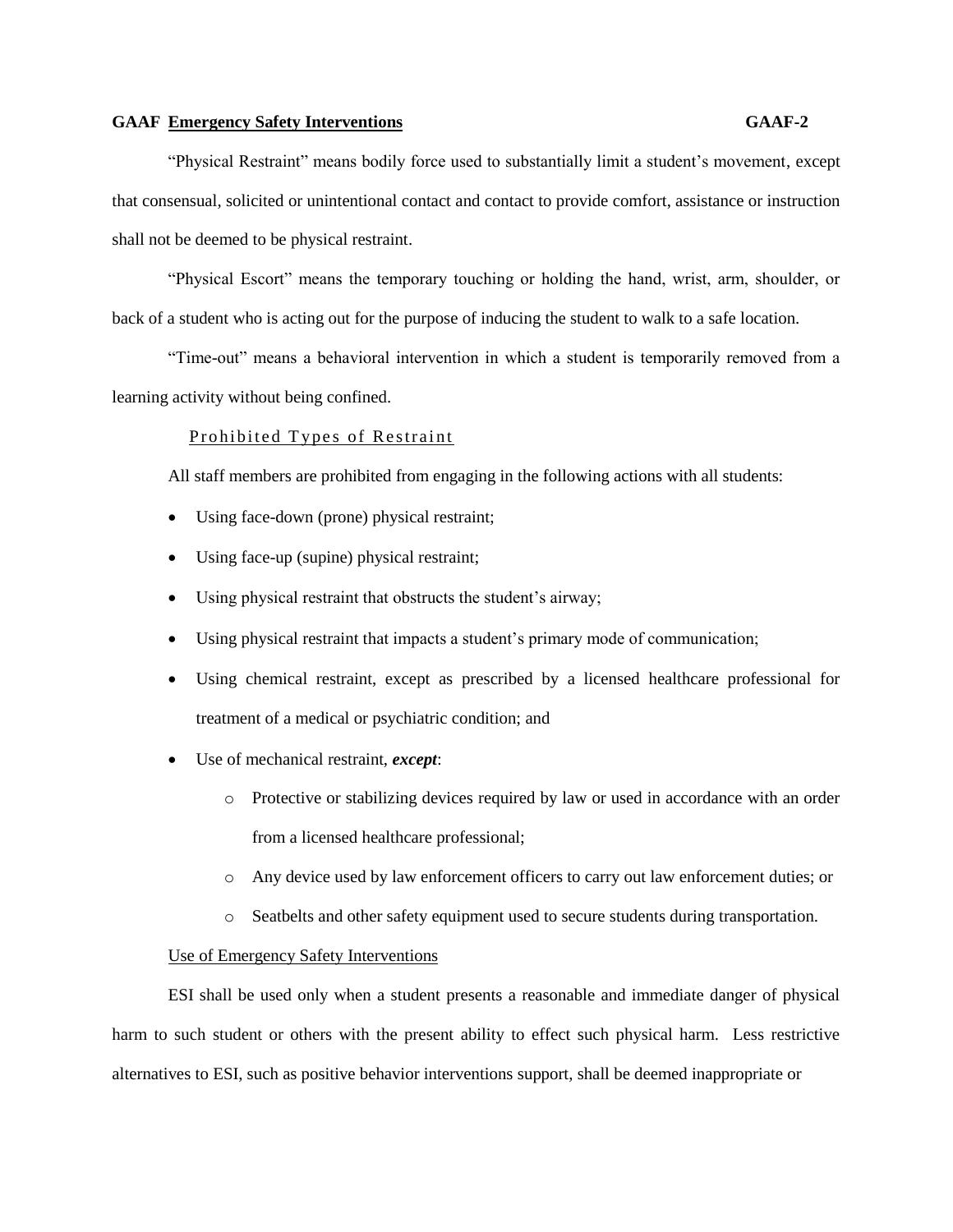ineffective under the circumstances by the school employee witnessing the student's behavior prior to the use of any ESI. The use of ESI shall cease as soon as the immediate danger of physical harm ceases to exist. Violent action that is destructive of property may necessitate the use of an ESI. Use of an ESI for purposes of discipline, punishment or for the convenience of a school employee shall not meet the standard of immediate danger of physical harm.

## Seclusion Restrictions

A student shall not be subjected to seclusion if the student is known to have a medical condition that could put the student in mental or physical danger as a result of seclusion. The existence of such medical condition must be indicated in a written statement from the student's licensed health care provider, a copy of which has been provided to the school and placed in the student's file.

When a student is placed in seclusion, a school employee shall be able to see and hear the student at all times.

All seclusion rooms equipped with a locking door shall be designed to ensure that the lock automatically disengages when the school employee viewing the student walks away from the seclusion room, or in case of emergency, such as fire or severe weather.

A seclusion room shall be a safe place with proportional and similar characteristics as other rooms where students frequent. Such room shall be free of any condition that could be a danger to the student and shall be well-ventilated and sufficiently lighted.

## **Training**

All staff members shall be trained regarding the use of positive behavioral intervention strategies, de-escalation techniques, and prevention techniques. Such training shall be consistent with nationally recognized training programs on the use of emergency safety interventions. The intensity of the training provided will depend upon the employee's position. Administrators, licensed staff members, and other staff deemed most likely to need to restrain a student will be provided more intense training than staff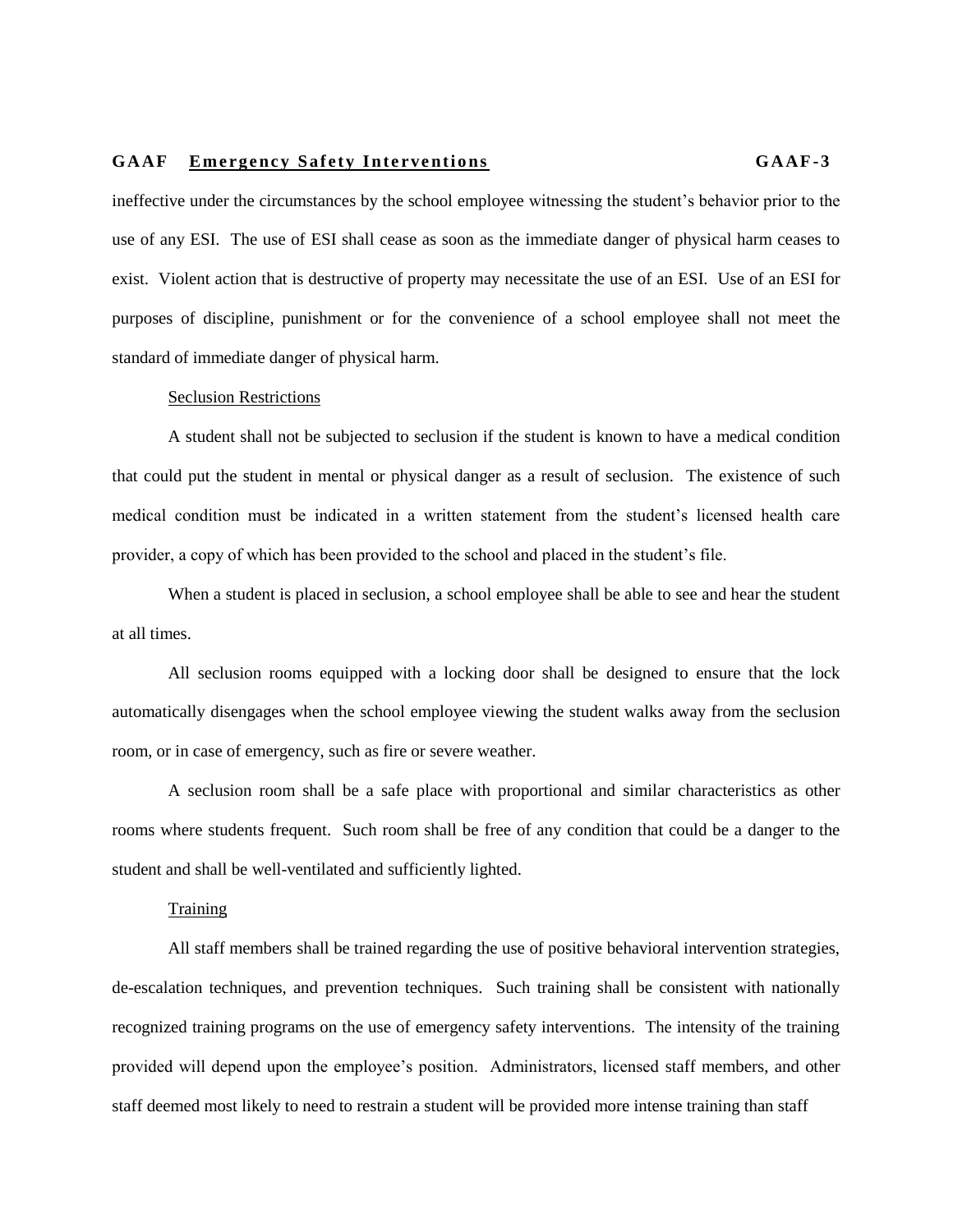who do not work directly with students in the classroom. District and building administration shall make the determination of the intensity of training required by each position.

Each school building shall maintain documentation regarding the training that was provided and a list of participants.

# Notification and Documentation

The principal or designee shall notify the parent, or if a parent cannot be notified then shall notify an emergency contact person for such student, the same day the ESI was used. Documentation of the ESI used shall be completed and provided to the student's parents no later than the school day following the day on which the ESI was used. The parent shall be provided the following information after the first and each subsequent incident in which an ESI is used during each school year: (1) a copy of this policy which indicates when ESI can be used; (2) a flyer on the parent's rights; (3) information on the parent's right to file a complaint through the local dispute resolution process (which is set forth in this policy) and, once it has been developed, the complaint process of the state board of education; and (4) information that will assist the parent in navigating the complaint process, including contact information for Families Together and the Disability Rights Center of Kansas. Upon the first occurrence of an incident involving the use of emergency safety interventions, the foregoing information shall be provided in printed form and upon the occurrence of a second or subsequent incident shall be provided through a full website address containing such information. In addition, each building shall maintain documentation any time ESI is used with a student. Such documentation must include all of the following:

- Date and time of the intervention,
- Type of intervention,
- Length of time the intervention was used, and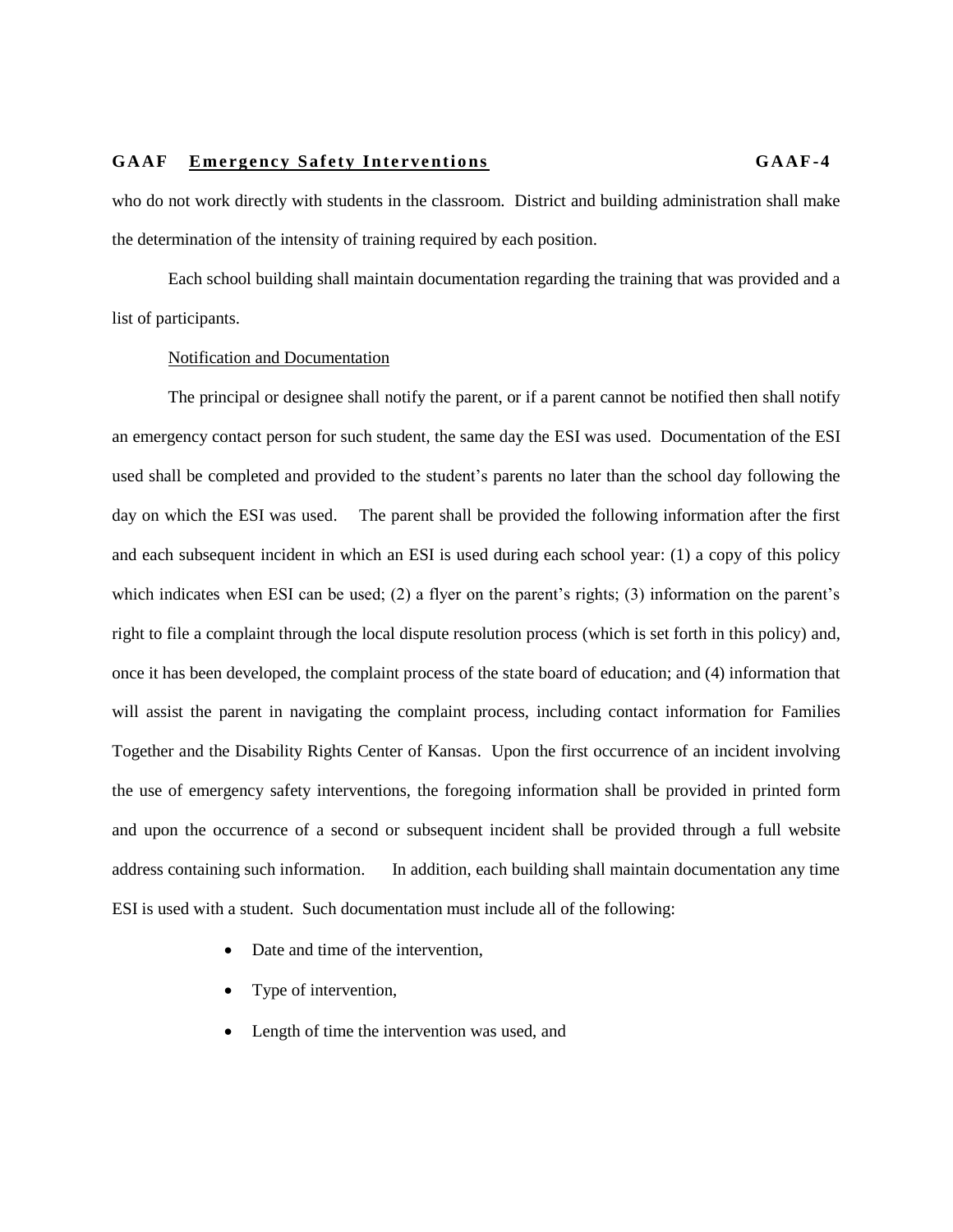School personnel who participated in or supervised the intervention.

All such documentation shall be provided to the building principal, who shall be responsible for providing copies of such documentation to the superintendent on at least a biannual basis. At least once per school year, each building principal or designee shall review the documentation of ESI incidents with appropriate staff members to consider the appropriateness of the use of ESI in those instances.

## Reporting Data

District administration shall report ESI data to the state department of education as required.

## Three (3) Incidents of ESI for Same Student

If a student with an IEP or a Section 504 plan has three incidents of ESI in a school year, then such student's IEP team or Section 504 team shall meet within ten (10) days following the third incident to discuss the incident and consider the need to conduct a functional behavioral assessment, develop a behavior intervention plan or amend the behavior intervention plan if already in existence, unless the IEP team or Section 504 team has agreed on a different process.

If a student without an IEP or Section 504 plan has three incidents of ESI in a school year, then the school staff and the parent shall meet within ten (10) days following the third incident to discuss the incident and consider the appropriateness of a referral for a special education evaluation, the need for a functional behavioral assessment, or the need for a behavior intervention plan. Any such meeting shall include the student's parent, a school administrator for the school the student attends, one of the student's teachers, a school employee involved in the incident, and any other school employees designated by the school administrator as appropriate for such meeting.

The student who is the subject of such meetings after a third ESI incident shall be invited to attend the meeting. The time for calling such a meeting may be extended beyond the 10-day limit if the parent of the student is unable to attend within that time period. Nothing in this section shall be construed to prohibit the development and implementation of a functional behavior assessment or a behavior intervention plan for any student who has not had three ESI incidents in a school year.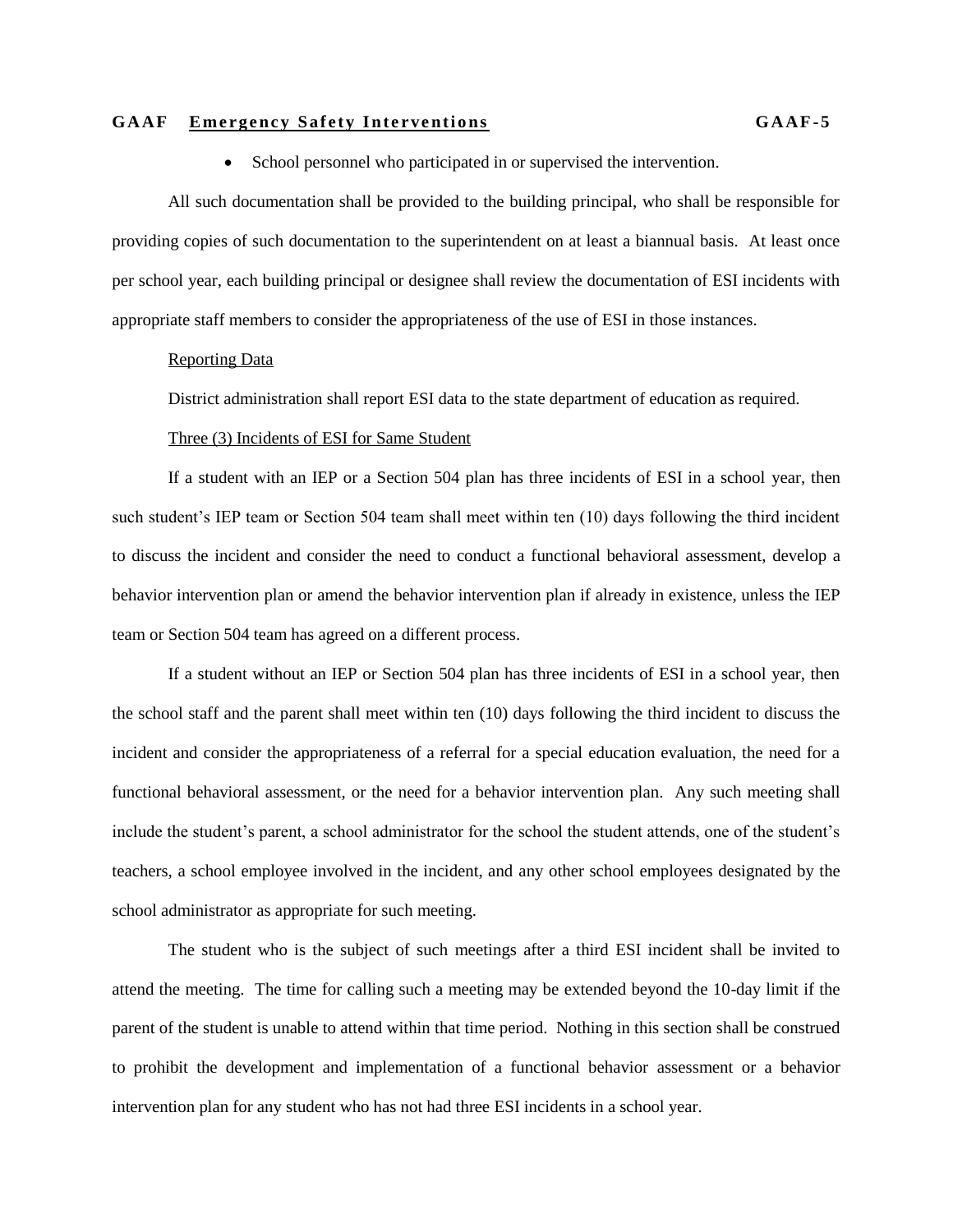## Local Dispute Resolution Process

The board of education encourages parents to attempt to resolve issues relating to the use of ESI informally with the building principal and/or the superintendent before filing a formal complaint with the board. In the event that the complaint is resolved informally, the administrator must provide a written report of the informal resolution to the superintendent and the parents and retain a copy of the report at the school. The superintendent will share the informal resolution with the board of education and provide a copy to the state department of education.

If the issues are not resolved informally with the building principal and/or the superintendent, the parents may submit a formal written complaint to the board of education by providing a copy of the complaint to the clerk of the board and the superintendent within thirty (30) days after the parent is informed of the ESI.

Upon receipt of a formal written complaint, the board president shall assign an investigator to review the complaint and report findings to the board as a whole. Such investigator may be a board member, a school administrator selected by the board, or a board attorney. Such investigator shall be informed of the obligation to maintain confidentiality of student records and shall report the findings and recommended action to the board in executive session.

Any such investigation must be completed within thirty (30) days of receipt of the formal written complaint by the board clerk and superintendent. On or before the  $30<sup>th</sup>$  day after receipt of the written complaint, the board shall adopt written findings of fact and, if necessary, appropriate corrective action. A copy of the written findings of fact and any corrective action adopted by the board shall only be provided to the parents, the school, and the state department of education. Once such a procedure has been developed, a parent may file a complaint under the state board of education complaint process within thirty (30) days from the date a final decision is issued pursuant to the local dispute resolution process.